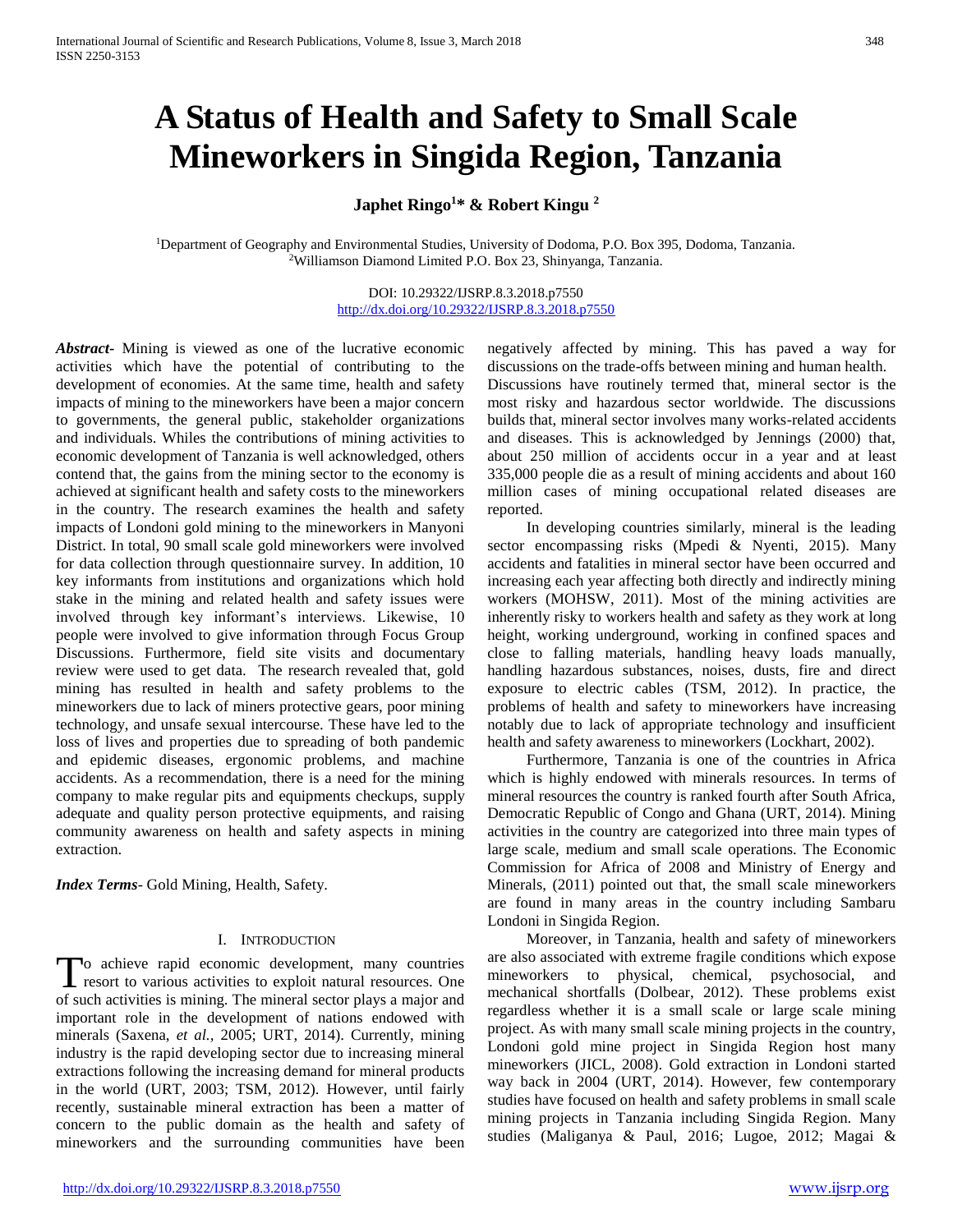Márquez-velázquez, 2011) have paid more attention to the socioeconomic and governance aspects, yet health and safety impacts are termed to be escalating. These health and safety effects of mining activities have been attracting attention recently, hence, need to be addressed. To unveil this gap, this study assesses (i) causes of health and safety problems to the mineworkers (ii) impacts of health and safety problems to the mineworkers, and (iii) suggest strategies to curtail health and safety problems in the study area.

## II. MATERIALS AND METHODS

## *2.1 The study area*

 Manyoni District is one of the Districts of Singida Region in Tanzania mainland. The District is located at [05°45′S and](https://tools.wmflabs.org/geohack/geohack.php?pagename=Manyoni_District¶ms=05_45_S_34_50_E_type:adm2nd)  [34°50′E.](https://tools.wmflabs.org/geohack/geohack.php?pagename=Manyoni_District¶ms=05_45_S_34_50_E_type:adm2nd) The District is rich in minerals including gold (URT, 1997). The District is bordered to the North by the Ikungi District, to the East by the Dodoma Region, to the South by the Iringa Region, to the Southwest by the Mbeya Region and to the West by the Tabora Region (URT, 2008). Londoni gold mining project is situated at Londoni Village in Manyoni District. The project covers 2 km².

 The geology of the area encompassed the Archaean granitoid terrain of Tanzania which is underlain by Archaean greenstone rocks similar to those dominating in the Lake Victoria goldfield. Greenstone rocks in the area include mafic volcanic, micaceous schist, intermediate schists, mafic schist, banded iron formation (BIF), quartzites and gneisses. Sandstone and unsorted colluvialarkose occurs at the immediate northern vicinity of the tenements. All these units are set in an extensive basin likegraben which is locally known as *Mpondi* fault graben exhibiting undulating structural trend with a prominent NW-SE and NE-SW strike.

## *2.2. Data collection and analysis*

 Data was gathered using questionnaire surveys and complimented with key informants interviews, documentary reviews, field site visits, and focus group discussions.

## *2.2.1. Questionnaire survey*

 Researchers administered face to face questionnaires to 90 respondents. The questionnaires consisted both closed and openended questions. Open-ended questions gave respondents room to give their own views without being influenced by researchers. On other hand, closed-ended questions gave options to respondents and were good in collecting quantitative data, hence simplified data analysis. Mineworkers and residents resided close to mining sites were interviewed. Respondents were randomly picked from the households which were very close to Londoni gold mine project and to the mineworkers in the mining sites. Questionnaires pre-testing were done to check wording, sequencing and lay out. Issues asked to the respondents involved socio-economic characteristics, existed safety and health problems to the mineworkers, factors led health and safety problems to the mineworkers, measures taken to overcome those problems, and suggestions to overcome the problem.

*2.2.2. Key informants interviews*

 Key informants interviews were held with key people. These people were Londoni Gold Mine Project Director, Ward Development Officer, Ward Executive, Ward Health Officer, Village Head, and the Chairperson of the Village Health Committee. Interviews were guided by checklists which encompassed various topics including health and safety problems faced mineworkers, effects of those problems to the mineworkers, ways used to overcome them, and the way forward to ameliorate the effects.

## *2.2.3 Documentary review*

 Review of both published and unpublished reports, conceptual materials, and debates relevant to the topic under study was carried. This helped to triangulate the gathered primary data from other methods of data collection.

## *2.2.4. Field site visits*

 Researchers visited mining sites to observe visible issues which were stated in the questionnaires, focus group discussions and interviews. Visits were held at the mining pits, village government office, and to the ward health center. At the same time, researchers were able to meet people who were affected by gold extraction in the study area. Camera was used to take photos. Visits were organized in collaboration with mining officers and local government leaders.

#### *2.2.5. Focus group discussions*

 Discussions with different people were held. The discussions considered inclusion of various categories including sex (male and females), age  $(18-35, 36-59, and >60)$ , and occupation (mineworkers, health officers, and development officer). These groups were involved in order to capture views as they perceived issues differently even for the same problem or issue. During the discussions, the researchers were mainly facilitators and this has the advantage that, participants were able to discuss issues freely without fear. Issues discussed were the existed health and safety problems to mineworkers, factors exacerbated those problems, their impacts, measures taken to address those impacts, and the suggestions to overcome those problems.

## *2.3 Data analysis and presentation*

 The collected data were mostly qualitative in nature hence necessitated the use of qualitative data analysis including content analysis and memoing. Statistical Package for Social Sciences (version 16.0 for windows) was used in the analysis particularly to the data from household questionnaires. Qualitative data from Key Informants Interviews and Focus Group Discussions were analyzed through themes and content analysis. The analyzed data were presented in chart and graphs.

#### III. RESULTS AND DISCUSSIONS

#### *3.1 Causes of health and safety problems to mineworkers*

 Factors exacerbated health and safety problems to mineworkers were assessed. Results unveiled that, lack of protective gears and inappropriate mineral extraction and processing technologies were the main factors. Other factors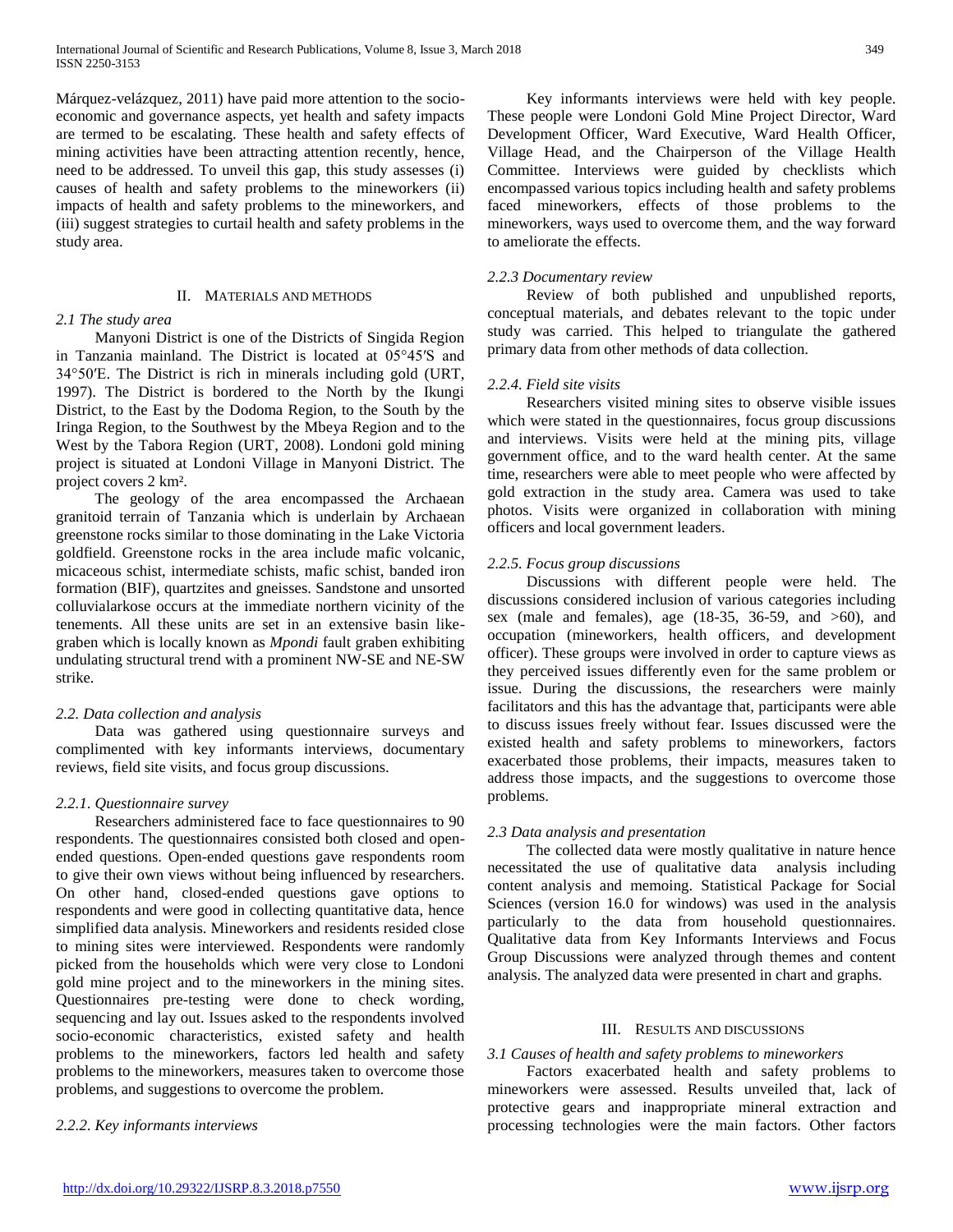International Journal of Scientific and Research Publications, Volume 8, Issue 3, March 2018 350 ISSN 2250-3153

were unsafe sexual intercourses and use of alcohol and drugs (Figure 1).



**Figure 1: Causes of health and safety problems to mineworkers.**

 Results indicated that, mineworkers were exposed to health and safety risks due to lack of protective gears. Respondents revealed that, these protective gears include earplug for noise, gloves for dusts and chemicals contamination, nose and mouth masks to reduce dust and toxic gases, etc. Discussions with the Ward Health Officer and the Chairperson of the Ward Health Committee added that, mineworkers were faced with skin cuts, grazes or rashes from hazardous chemicals, fire burns, frostbite, sunburn, and wind burn just to mention a few. Intensity of these events was influenced by lack of protective gears. In the light of these arguments, provision of adequate protective gears was decisive to be in place. Africa Newsletter, (2011) holds that, person protective gears shall be adequately provided to the mineworkers to maintain sanitary and reliable condition wherever it is necessary by reason of hazards protection of human, environment, chemical hazards, radiological hazards, or mechanical irritants encountered in a manner capable of causing injury or impairment in the function of any part of the body through absorption, inhalation or physical contact.

 Furthermore, respondents disclosed that, technologies used in gold extraction were rudimentary consequently exacerbated health and safety problems to the mineworkers. Discussions with Manyoni District Development Officer and Londoni Gold Mine Project Director revealed that, most of the tools used by the mineworkers were manual hand equipments which required massive physical strengths of the mineworkers. During site visits, simple tools like hoes, ropes, and hammers, were observed used to extract gold. Further, mineworkers affirmed that, these tools were tiresome and less productive. Jennings, (2012) corroborate that, there has been an increase in serious injuries in to less development countries due to the use of unsophisticated technologies in minerals extraction. Also, reports by Lockhart, (2002) and ILO, (2006) holds that, worldwide in the mineral sector, workers safety and health are compromised by the application of poor technology.



**Figure 2: A miner using a rope to come out of pit in the study area.**

 Moreover, results portrayed that, unsafe sexual intercourses in the mining sites have also influenced the spreading of Sexual Transmitted Diseases (STDs). During the course of key informants' interviews, it was aired out by the Ward Heath Officer and the Chairperson of the Village Health Committee that, transmission of STD's was fueled by alcoholism in the study area consequently influenced prostitution. In the same way, smoking of marijuana was mentioned to escalate prostitution. Likewise, in the course of focus group discussions (FGD), female participants aired out that, women faced practical challenges and safety issues on a daily basis, such as verbal harassment and physical abuse in the form of rape, which either goes unreported hence influenced spreading of STD's. This concedes the argument presented by one of the female respondent during FGD who remarked:

 *"In some instances, women in this area have to perform sexual favors to get income and those who refuse, they fall to be victim of sexual harassment…."We are mindful that, women are*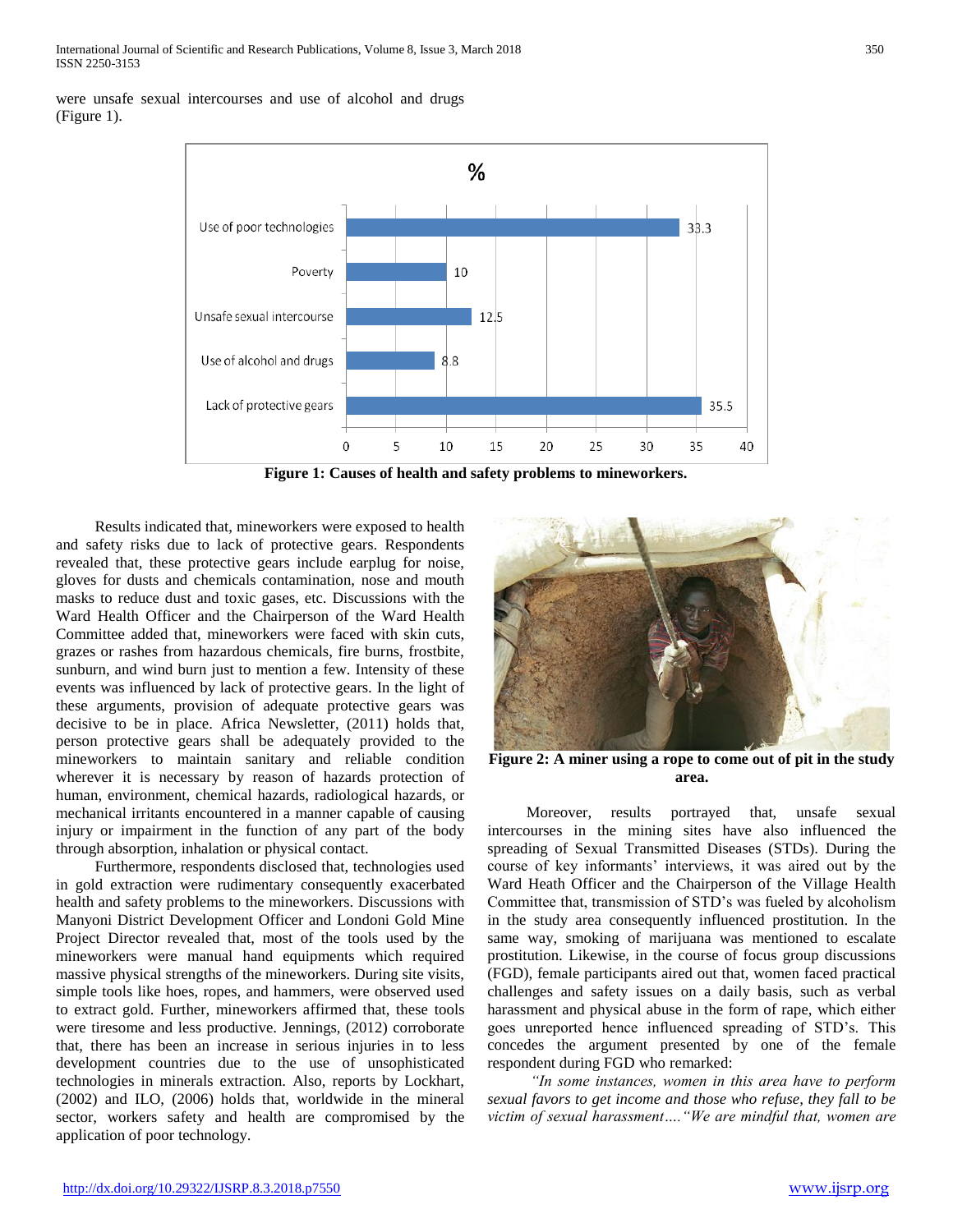#### *exposed to harassment and abuse from males due to patriarchal tendencies".*

 These views are echoed by Peterson, (2010) which has emphasized that, unprotected sexual intercourse in mining camps result into unwanted pregnancy and exposure to STD's including HIV/AIDS which affect more women than their counterpart men. Meanwhile, studies on mining communities suggest that, women in mining are more vulnerable to STD's due to socio-economic problems. This has also observed by (Nancarrow, Lockie, & Sharma, 2008; Oxfam, 2009; Sharma, 2010) that, the conditions under which women showed greater vulnerability to STD's encompass economic dependency on their husbands, less pays on jobs they did, and poor quality of family life. These views correspond with URT, (2009) where it was noted that, women face economic and socio-cultural barriers which restrict their effective involvement in mining activities, as a result they receive minimal benefits and fall into health menaces.

 Additionally, results revealed that, mineworkers were working in the small scale mining project which was associated with health and safety risks because of poverty. During an interviews with Londoni Gold Mine Project Director and Ward Development Officer, it was unveiled that, most of the mineworkers were migrants to the area who came to extract gold so as to get income. In the same manner, youth respondents put straight during FGD that, they were extracting gold so as to avoid thieving which could associate with their poverty. Further to that, poverty could have influence them to engage in prostitution and alcoholism which could result to diseases and accidents. These views are in line with the arguments corroborated by Petkova, (2006) and Kyessy, (2011) that, the poor are associated with earning their livelihood in a precarious way in the formal and mostly informal sectors.

 Not only poverty, but also the use of alcohol and drugs have caused health and safety risks to the mineworkers. Discussion with Londoni Village Chairman hold that, most of the mineworkers used to mix different alcohols in a single bottle locally called *"Mpiko"* (cocktail). As a result, this has influenced their brains to act unconditional consequently their thinking capacity reduced hence fall into accidents and unnecessary fights. Subsequently, the study went further to explore if mineworkers were tested if they took drugs and alcohols. Discussions with Londoni Gold Mine Heath and Safety Officer revealed that, attempts to control presence of drugs and alcohol through testing were not widespread across the mining sites. In practice, whilst the mining legislation does not specify testing as a control measure, many sites have chosen testing as the primary control measure. WorkSafe Victoria report, (2009) goes to great length to emphasize that, testing of drugs and alcohol to the mineworkers is crucial to ensure good condition of health and safety. Similarly, the report pinpointed out that, testing can be done to the mineworkers' urine, breathing, and saliva.

#### *3.2 Impacts of health and safety problems to the mineworkers*

 Impacts associated with health and safety problems to the mineworkers were explored. Results disclosed that, spreading of pandemic and epidemic diseases, ergonomic problems, and machine accidents were remarkable (Figure 3).



**Figure 3: Impacts of health and safety problems**

 Results depicted the occurrence of epidemic and pandemic diseases in the study area including STD's, diarrhea, flue, and backbone pains. As for diarrhea, Ward Health Officer asserted that, when diarrhea erupt in the mining sites, it affect both mineworkers and the villagers living close to the mining sites. Similarly, STDs including HIV/AIDS have also noted to spread in the Village and in the mining sites because of high population in a small geographical area and moral decay. In addition, results indicated that, mercury have affected mineworkers' health through chemicals contamination. During focus group discussions, it was disclosed that, mineworkers were [exposed](http://www.greenfacts.org/glossary/def/exposure-exposed-expose.htm) to mercury through [inhaling](http://www.greenfacts.org/glossary/ghi/inhalation-inhale.htm) and direct skin contact. In that case, Londoni Ward Health Officer reported that, mercury have caused

respiratory diseases such as TB, Asthma and frequent flues to mineworkers. Researchers (i.e Jennings, 2000; Carolyn & Mike, 2001) have found that, mineworkers are most vulnerable to health risks due to their exposure to toxic gases, pollutions, chemical contaminations, and moral decay.

 Moreover, respondents revealed that, there was a gravity fall of the materials into the mining pits. This was locally called '*shutu'*. These materials were sands, debris, and stones which were carried out the pits by the mineworkers. The factors which were aired out to cause falling of these materials were the nature/design of the pits (longevity, cornering and thinness of the pits), careless of the mineworkers, and use of rudimentary technology. Under these circumstances, when these materials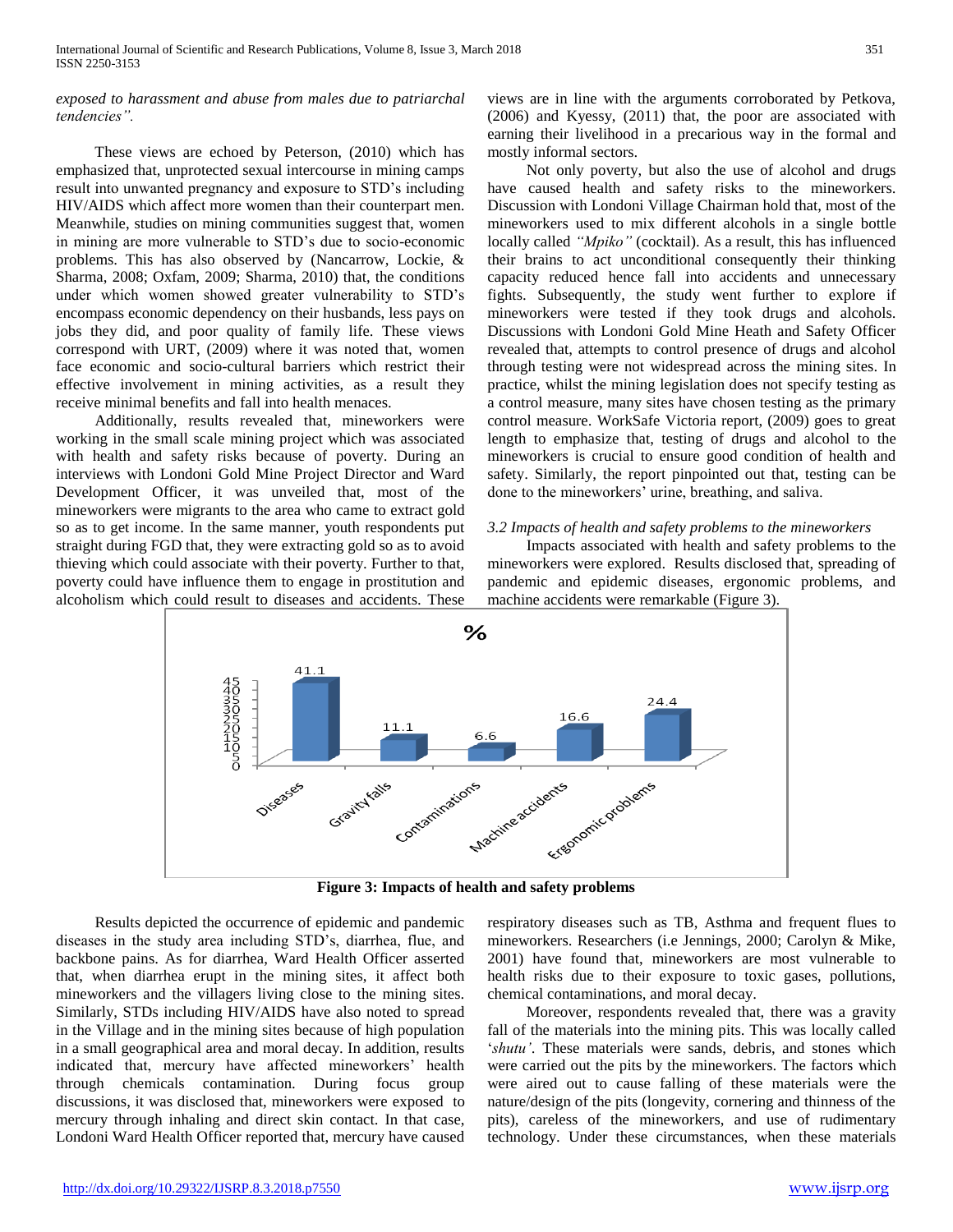fallen back to the pit, there were two things involved; firstly, either causing injuries to the mineworkers or secondly, causing death. These results concede with the argument by Jennings, (2000) that, among the economic sectors which cause deaths and disabilities is mineral sector. The author further ascertained that, deaths and disabilities in mineral industries have been exacerbated by natural and man-induced factors.

 In the same way, results portrayed that, mineworkers were facing ergonomic problems and machine accidents. Respondents posed that, ergonomic risks were felt differently by the mineworkers depending to their ages (years old) and longevity of the time (years) spent in mining extraction. Discussions with gold mineworkers during FGD disclosed that, the use of rudimentary tools, alcohol, and drugs have influenced ergonomics problems and accidents in the mining pits. What is more, results unveiled that, ergonomic shortfalls and machine accidents were diverse at both mineworkers and the surrounding community. In spite of their diversity, it is perhaps not too far from the truth to say that, each of these problems is in some way connected with moral decay (use of alcohol and drugs), technological shortfalls, and physiographic setting of the mining pits. These views are clearly corroborated by a report by Drake, *et al.,* (2001) and Thomas, (2003) that, ergonomic related risks in mining sites included awkward body posture, manual materials handling, repetitive motions, force and vibration due to working in an awkward posture, handling manual materials, and working in a confined space.

## **4.4. Remedies to safety and health problems to the mineworkers**

 Mineworkers and key informants suggested various measures to be in place to improve health and safety conditions to the mineworkers. The main measures included regular pits and equipments checkups, supply of adequate and quality person protective equipments, and to raise community awareness on health and safety aspects in mineral extraction (Figure 4).



**Figure 4: Measures to ameliorate health and safety problems**

 Frequent pits and equipments checkups are instrumental to reduce the occurrence of health and safety risks. Not only reduction of the occurrence of health and safety risks, but also the reduction of the intensity of health and safety risks in case happened. Mining Heath and Standard Officers have to be in place to check the pits before mineworkers enter in to the pits and when mineworkers come out the pits. Where necessary, when these officers detect any health or safety shortfalls have to prohibit mineworkers to get into the pits. Similarly, the detected health or safety shortfalls have to be addressed timely. Additionally, there should be regular checkups of the quality of water and air quality in and outside the mining pits.

 Person protective equipments are crucial to be adequately supplied to the miners. These include masks, gloves, boots, glasses, helmets, radio calls, etc. These instruments are crucial to share timely information when emergency/hazards are occurring or are likely to occur. Similarly, they are decisive to protect mineworkers from the problems of skin, noise, dusts, and chemical contaminations among others. Londoni Gold Mining Company management is the one responsible to ensure that mineworkers are getting adequate and quality protective equipments.

 Raising health and safety awareness to the mineworkers and the surrounding community is vital to curb health and safety problems. Awareness has to be strongly provided on the negative repercussions associated with the use of alcohol, drugs, and unsafe sexual intercourse to the mineworkers and their repercussions to the mineworkers' health, mining company facilities, as well as on gold extraction. Awareness in the study area can be provided by the available man power including Health Officers at Ward, Village, and mining company levels.

#### IV. CONCLUSION

 Health and safety effects associated with mining activities are noteworthy. The research revealed that, extraction of gold mine in Londoni project has associated with health and safety problems to the mineworkers. Further, the study unveiled complexity of the occupational health and safety risks faced by mineworkers, both from the products they mine, the processes they use, and the other products they encounter as they mine. This have revealed that, in the establishment of development interventions, there are trade-offs in which there are winners and losers. This shows that, there is still a long way to go before mining becomes a healthy work or a healthy development activity to take place in a community. There is also a long way to go before the mining industry, the workers and the community agrees over the real health impacts of the sector and the real responsibility of each of the actors in the sector. In most cases, a way forward is to remedy the situation by balancing gold mining and safety of the workers and the community living around them.

#### **REFERENCES**

- [1] African Newsletter, (2011). Occupation and health safety. Volume 21.
- [2] Dolbear, B. (2012). Small-Scale Mining and Sustainable Development within the SADC Region. MMSD, London.
- [3] Drake, P., Rojas, M., Reh, C., Mueller, C., Jenkins, F. (2001). "Occupational exposure to airborne mercury during gold mining operations near El Callao, Venezuela." International Archive of Occupational and Environmental Health 74(3): 206-12.
- [4] Carolyn, S. & Mike, A. (2001). Worker and community health impacts related to mining operations internationally. A rapid review of the literature. International institute for environment and development. England.
- [5] JICL Consultant, (2008). Geological Report.